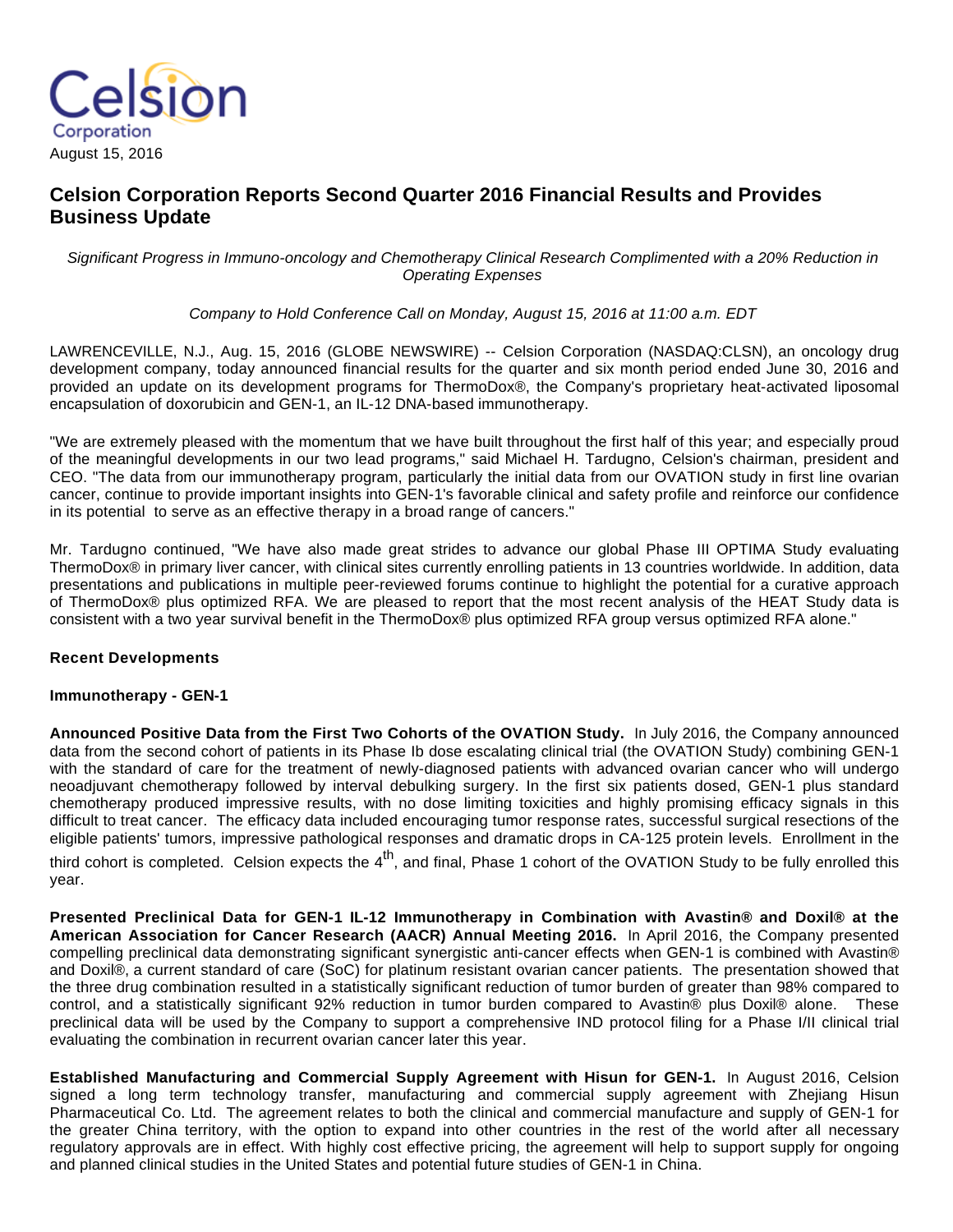### **Chemotherapy - ThermoDox**®

**Announced Final Overall Survival Data from HEAT Study of ThermoDox® in Primary Liver Cancer.** On August 15, 2016, the Company announced updated results from its final retrospective analysis of 701-patient HEAT Study. The overall survival (OS) analysis demonstrated that in a large, well bounded, subgroup of patients (n= 285, 41% of the HEAT Study patients), treatment with a combination of ThermoDox® and optimized RFA provided an average 54% risk improvement in OS compared to optimized RFA alone. The Hazard Ratio (HR) at this analysis is 0.65 (95% CI 0.45 - 0.94) with a p-value of 0.02. Median overall survival for the ThermoDox® group has been reached which translates into a two year survival benefit over the optimized RFA only group (projected to be greater than 80 months for the ThermoDox® plus optimized RFA group compared to less than 60 months projection for the optimized RFA only group). In the population of 154 patients with single lesions (70% of the HEAT Study Chinese patient cohort) who received optimized RFA treatment for 45 minutes or more showed a 53% risk improvement in OS (HR = 0.66) when treated with ThermoDox® plus optimized RFA. These data continue to support and further strengthen ThermoDox®'s potential to significantly improve OS compared to an RFA control in patients with lesions that undergo optimized RFA treatment for 45 minutes or more.

**Announced a Peer Reviewed Publication in Hepatic Oncology Highlighting the Potentially Curative Potential of ThermoDox® in Primary Liver Cancer.** On June 21, 2016, the Company announced publication of the article, "RFA plus lyso-thermosensitive liposomal doxorubicin: In search of the optimal approach to cure intermediate-size hepatocellular carcinoma," in the June 10, 2016 issue of Hepatic Oncology. The article provided a comprehensive overview of the clinical evaluation conducted to date of ThermoDox® for the treatment of primary liver cancer and detailed learnings from the Company's 701 patient HEAT Study, a computational modeling study, an experimental animal study and the HEAT Study post hoc subgroup analysis. All of these studies are consistent with each other and collectively demonstrate ThermoDox's heat-based mechanism of action, that the longer the target tissue is heated, the greater the doxorubicin tissue concentration. Additionally, the article explores the potential for ThermoDox®, when used in combination with Radio Frequency Ablation (RFA) standardized to a minimum dwell time of 45 minutes, to increase the overall survival of patients with primary liver cancer.

**Announced Presentation Highlighting Phase III OPTIMA Study at the Asia-Pacific Primary Liver Cancer Expert Meeting.** On July 11, 2016, the Company announced that its ongoing Phase III OPTIMA trial evaluating ThermoDox® in primary liver cancer was featured during an oral presentation at the 7th Asia-Pacific Primary Liver Cancer Expert (APPLE) Meeting. The presentation highlighted the potential of ThermoDox® plus standardized RFA to significantly improve overall survival of newly diagnosed patients.

# **Corporate Developments**

**Raised \$6 Million Through A Registered Direct Offering.** In June 2016, the Company completed a \$6 million registered direct equity offering of shares of common stock, or pre-funded warrants in lieu thereof, and a concurrent private placement of warrants to purchase common stock with an institutional healthcare investor. If exercised, the short dated (six months) private placement warrants will provide an additional \$6 million of operating cash.

# **Financial Results**

For the quarter ended June 30, 2016, Celsion reported a net loss of \$4.5 million, or \$(0.19) per share, compared to a net loss of \$5.7 million, or \$(0.27) per share, in the same period of 2015. Operating expenses were \$4.9 million in the second quarter of 2016 compared to \$5.4 million in the same period of 2015. For the six month period ended June 30, 2016, the Company reported a net loss of \$10.2 million, or \$(0.43) per share, compared to \$12.7 million, or \$(0.62) per share, in the same six month period of 2015. Operating expenses were \$10.2 million in the first half of 2016 compared to \$11.9 million in the same period of 2015. Net cash used in operations was \$9.0 million in the first half of 2016 compared to \$11.6 million in the same period last year. The Company ended the second quarter of 2016 with \$14.5 million of total cash, investments and accrued interest on these investments, which included the proceeds of a \$6 million registered direct offering completed during the second quarter.

Research and development costs were \$3.3 million in the second quarter of 2016 compared to \$3.6 million in the same period last year. Research and development costs were \$6.8 million in the first half of 2016 compared to \$8.1 million in the same period last year. The decreases in 2016 are primarily the result of lower clinical supply costs for the ThermoDox® and GEN-1 studies partially offset by increased costs associated with the enrollment in the OPTIMA and the OVATION studies. General and administrative expenses were \$1.5 million in the second quarter of 2016 compared to \$1.8 million in the same period of 2015. General and administrative expenses were \$3.4 million in the first half of 2016 compared to \$3.8 million in the same period of 2015. These decreases were primarily the result of lower personnel related costs and professional fees.

### **Quarterly Conference Call**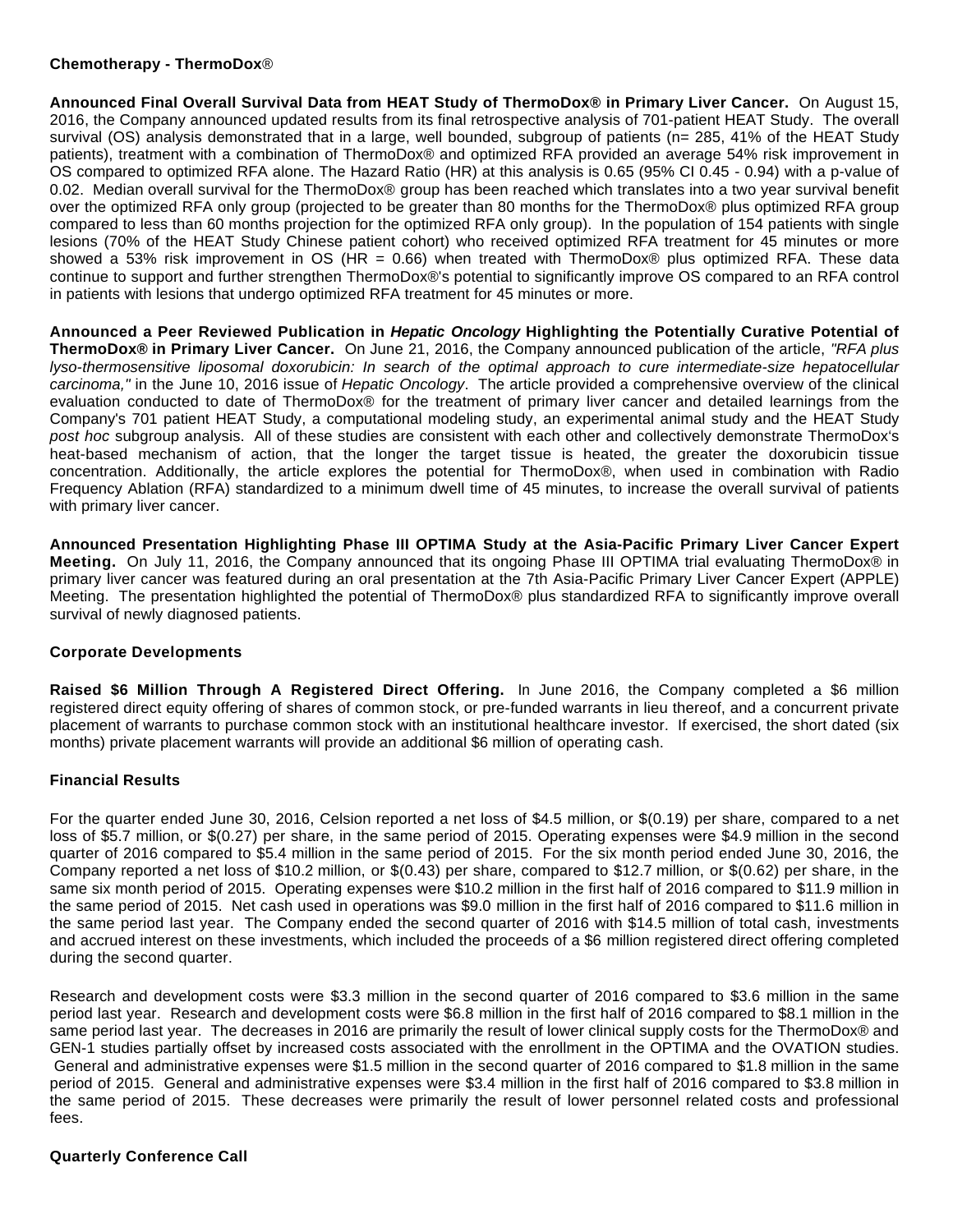The Company is hosting a conference call to provide a business update and discuss second quarter 2016 financial results at 11:00 a.m. EDT on Monday, August 15, 2016. To participate in the call, interested parties may dial 1-877-723-9521(Toll-Free/North America) or 1-719-325-4925 (International/Toll) and ask for the Celsion Corporation Second Quarter 2016 Conference Call (Conference Code: 3335946) to register ten minutes before the call is scheduled to begin. The call will also be broadcast live on the internet at [www.celsion.com](https://www.globenewswire.com/Tracker?data=GisvGvylkEjaMq_sibK_Hg9n9c5s1sGgXjsaek_Yc5Adh_Uos45EO7KbxnXdnhVnJ0Hezj7jVgeirsgM4DhHTQ==).

The call will be archived for replay on August 15, 2016 and will remain available until August 29, 2016. The replay can be accessed at 1-888-203-1112 (Toll-Free/North America) or 1-719-457-0820 (International/Toll) using Conference ID: 3335946. An audio replay of the call will also be available on the Company's website, [www.celsion.com](https://www.globenewswire.com/Tracker?data=GisvGvylkEjaMq_sibK_HgIVhINext8AeHY8dg-qMmI_bk0O45Kelb_yYwoPUZ1hBKb5Ifxs86hyz8Q41tyrbA==), for 30 days after 2:00 p.m. EDT Monday, August 15, 2016.

### **About Celsion Corporation**

Celsion is a fully-integrated oncology company focused on developing a portfolio of innovative cancer treatments, including directed chemotherapies, immunotherapies and RNA- or DNA-based therapies. The Company's lead program is ThermoDox®, a proprietary heat-activated liposomal encapsulation of doxorubicin, currently in Phase III development for the treatment of primary liver cancer and in Phase II development for the treatment of recurrent chest wall breast cancer. The pipeline also includes GEN-1, a DNA-based immunotherapy for the localized treatment of ovarian and brain cancers. Celsion has two platform technologies for the development of novel nucleic acid-based immunotherapies and other anticancer DNA or RNA therapies, including TheraPlas™ and TheraSilence™. For more information on Celsion, visit our website: [http://www.celsion.com](https://www.globenewswire.com/Tracker?data=9v-B2GQ1vi4aVVwXbcmfBV0WFOEOxZJHihN7wonsXwvwLSNtEvoUm9ctloCKTg0FbOJ9n3i88QEqXaBA99DhtDlzfek5kk0JaVTl5co99WU=) (CLSN-FIN).

Celsion wishes to inform readers that forward-looking statements in this release are made pursuant to the "safe harbor" provisions of the Private Securities Litigation Reform Act of 1995. Readers are cautioned that such forward-looking statements involve risks and uncertainties including, without limitation, unforeseen changes in the course of research and development activities and in clinical trials; the uncertainties of and difficulties in analyzing interim clinical data, particularly in small subgroups that are not statistically significant; FDA and regulatory uncertainties and risks; the significant expense, time, and risk of failure of conducting clinical trials; the need for Celsion to evaluate its future development plans; possible acquisitions or licenses of other technologies, assets or businesses; possible actions by customers, suppliers, competitors, regulatory authorities; and other risks detailed from time to time in the Celsion's periodic reports and prospectuses filed with the Securities and Exchange Commission. Celsion assumes no obligation to update or supplement forward-looking statements that become untrue because of subsequent events, new information or otherwise.

#### **Celsion Corporation Condensed Statements of Operations (in thousands except per share amounts)**

|                                                                     |    | <b>Three Months Ended</b> |                 |             |       | <b>Six Months Ended</b> |                 |           |  |  |
|---------------------------------------------------------------------|----|---------------------------|-----------------|-------------|-------|-------------------------|-----------------|-----------|--|--|
|                                                                     |    |                           | <b>June 30,</b> |             |       |                         | <b>June 30,</b> |           |  |  |
|                                                                     |    | 2016                      |                 | 2015        |       | 2016                    |                 | 2015      |  |  |
| <b>Licensing revenue</b>                                            | \$ | $125$ \$                  |                 | 125         | \$    | 250                     | - \$            | 250       |  |  |
| <b>Operating expenses:</b>                                          |    |                           |                 |             |       |                         |                 |           |  |  |
| Research and development                                            |    | 3,336                     |                 | 3,568       |       | 6,777                   |                 | 8,074     |  |  |
| General and administrative                                          |    | 1,530                     |                 | 1,802       | 3,392 |                         |                 | 3,834     |  |  |
| <b>Total operating expenses</b>                                     |    | 4,866                     |                 | 5,370       |       | 10,169                  |                 | 11,908    |  |  |
| Loss from operations                                                |    | (4,741)                   |                 | (5,245)     |       | (9,919)                 |                 | (11, 658) |  |  |
| Other income (expense):                                             |    |                           |                 |             |       |                         |                 |           |  |  |
| Gain (loss) from valuation of common stock warrant liability        |    | 409                       |                 | (69)        |       | 106                     |                 | (242)     |  |  |
| Loss from valuation of common stock warrant liability               |    |                           |                 | (18)        |       |                         |                 | (61)      |  |  |
| Interest expense, investment income and other income (expense), net |    | (199)                     |                 | (343)       |       | (434)                   |                 | (719)     |  |  |
| Total other income (expense), net                                   |    | 210                       |                 | (430)       |       | (328)                   |                 | (1,022)   |  |  |
| <b>Net loss</b>                                                     |    | (4,531)                   |                 | (5,675)     |       | (10, 247)               |                 | (12,680)  |  |  |
| Net loss per common share                                           |    |                           |                 |             |       |                         |                 |           |  |  |
| <b>Basic and diluted</b>                                            | \$ | $(0.19)$ \$               |                 | $(0.27)$ \$ |       | $(0.43)$ \$             |                 | (0.62)    |  |  |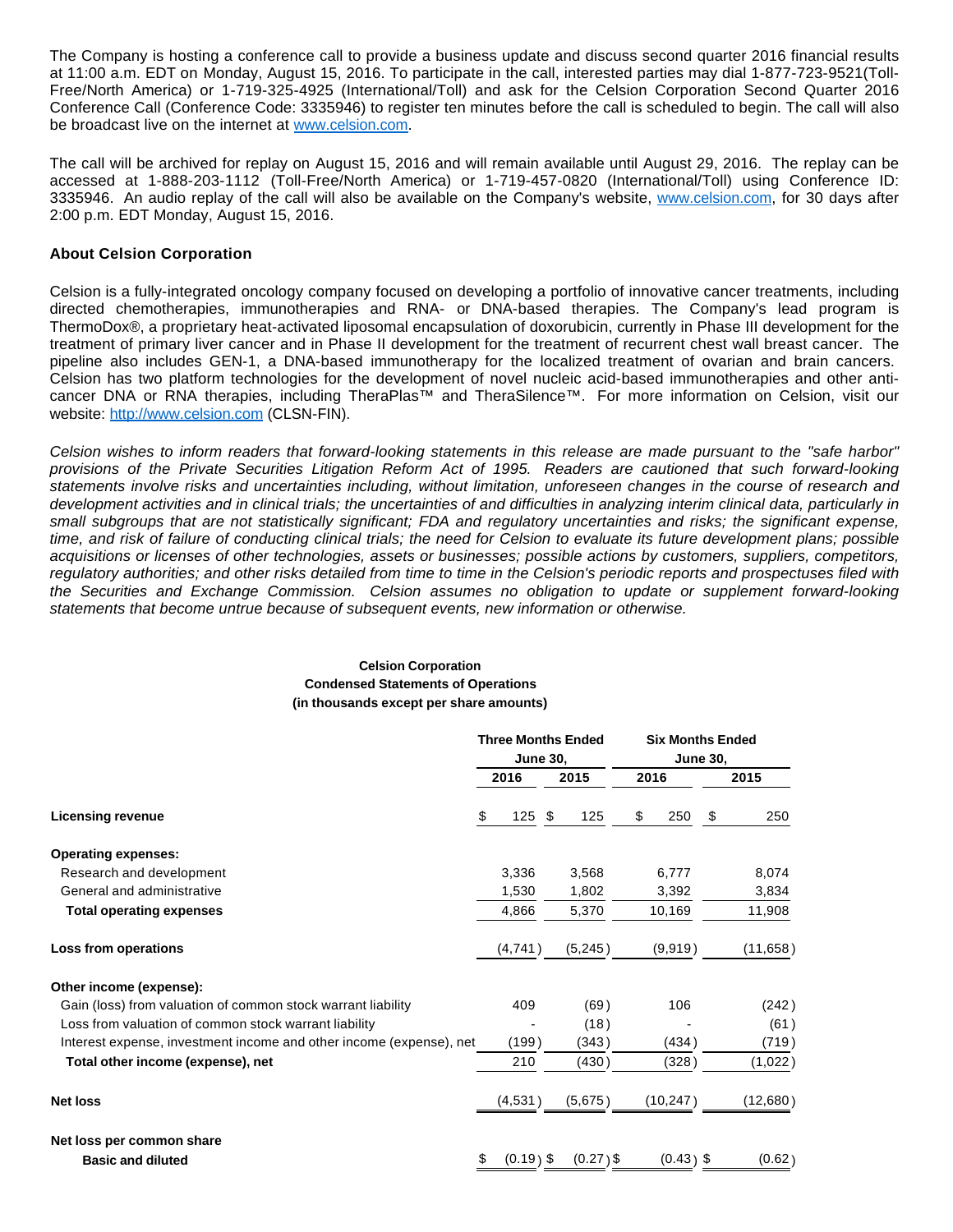### **Celsion Corporation Selected Balance Sheet Information (in thousands)**

|                                                                        | <b>June 30,</b> | December 31, |
|------------------------------------------------------------------------|-----------------|--------------|
| <b>ASSETS</b>                                                          | 2016            | 2015         |
| <b>Current assets</b>                                                  |                 |              |
| Cash and cash equivalents<br>\$                                        | 12,308 \$       | 9,265        |
| Investment securities and interest receivable on investment securities | 2,160           | 10,827       |
| Prepaid expenses and other current assets                              | 501             | 189          |
| Total current assets                                                   | 14,969          | 20,281       |
| <b>Property and equipment</b>                                          | 658             | 855          |
| Other assets                                                           |                 |              |
| In-process research and development                                    | 25,802          | 25,802       |
| Goodwill                                                               | 1,976           | 1,976        |
| Deposits                                                               | 100             | 100          |
| Other assets                                                           | 10              | 14           |
| Total other assets                                                     | 27,888          | 27,892       |
| <b>Total assets</b><br>S                                               | 43,515 \$       | 49,028       |
| <b>LIABILITIES AND STOCKHOLDERS' EQUITY</b>                            |                 |              |
| <b>Current liabilities</b>                                             |                 |              |
| \$<br>Accounts payable and accrued liabilities                         | 5,328 \$        | 4,750        |
| Deferred revenue - current portion                                     | 500             | 500          |
| Note payable - current portion                                         | 4,579           | 4,073        |
| <b>Total current liabilities</b>                                       | 10,407          | 9,323        |
| Earn-out milestone liability                                           | 13,815          | 13,921       |
| Notes payable - noncurrent portion                                     |                 | 2,350        |
| Other liabilities - noncurrent portion                                 | 2,781           | 3,048        |
| <b>Total liabilities</b>                                               | 27,003          | 28,642       |
| Stockholders' equity                                                   |                 |              |
| Common stock                                                           | 258             | 234          |
| Additional paid-in capital                                             | 245,973         | 239,668      |
| Accumulated other comprehensive loss                                   |                 | (4)          |
| Accumulated deficit                                                    | (228, 755)      | (218, 130)   |
|                                                                        | 17,476          | 21,768       |
| Less: Treasury stock                                                   | (964)           | (1, 382)     |
| Total stockholders' equity                                             | 16,512          | 20,386       |
| Total liabilities and stockholders' equity<br>S                        | 43,515 \$       | 49,028       |

Celsion Investor Contact